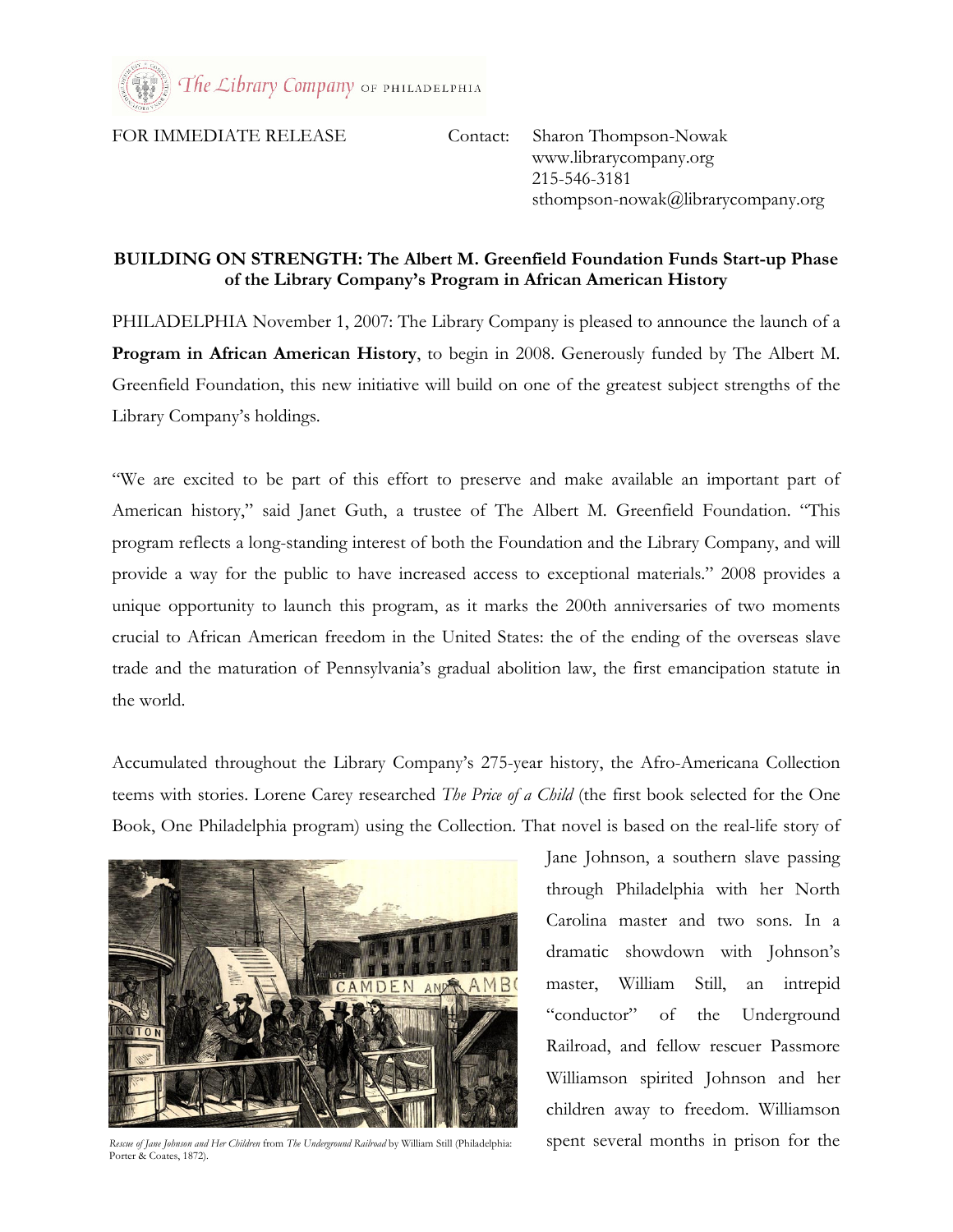

incident, which became a struggle of wills between a resolute abolitionist and a determined proslavery federal judge. The non-fiction version of the story can be read in Nat and Yanna Kroyt Brandt's In the Shadow of the Civil War, another book researched at the Library Company.

The much-used Afro-Americana Collection comprises over 13,000 titles and 1,200 images from the mid-16th to the late-19th century, including books, pamphlets, newspapers, periodicals, broadsides,

and graphics documenting the western discovery and exploitation of Africa; the rise of slavery and antislavery movements in the new world; the development of racial thought and racism; descriptions of African American life, slave and free, throughout the Americas; slavery and race in fiction and drama; and the printed works of black individuals and organizations. The entire collection is listed in the Library Company's online catalog, and approximately 300 images are available through an online digital image catalog. Both are accessible from the Library Company's homepage, www.librarycompany.org.



Title page vignette to Elizabeth Heyrick, Immediate, not gradual Abolition (London, 1824).

The Library Company's programming during the next five years will focus on making the collection accessible to the public. Short-term fellowships will be offered to scholars for use of the Afro-Americana Collection, and the Library Company will partner with the School District of Philadelphia to present summer sessions for history teachers focused on ways to use original source materials from the Afro-Americana Collection in classrooms across the city.

The Library Company's 2008 exhibition will be Black Founders and Foundations: A Portrait of a Revolutionary People, organized by Phillip Lapsansky, Curator of Afro-Americana at the Library Company for more than 35 years. The exhibition will focus on the rise of free black communities in the North, from the end of the Revolution into the first few decades of the 19th century. The Philadelphia community will be the lens through which most of the story is viewed, complemented by representations of people and activities from other northern black communities.